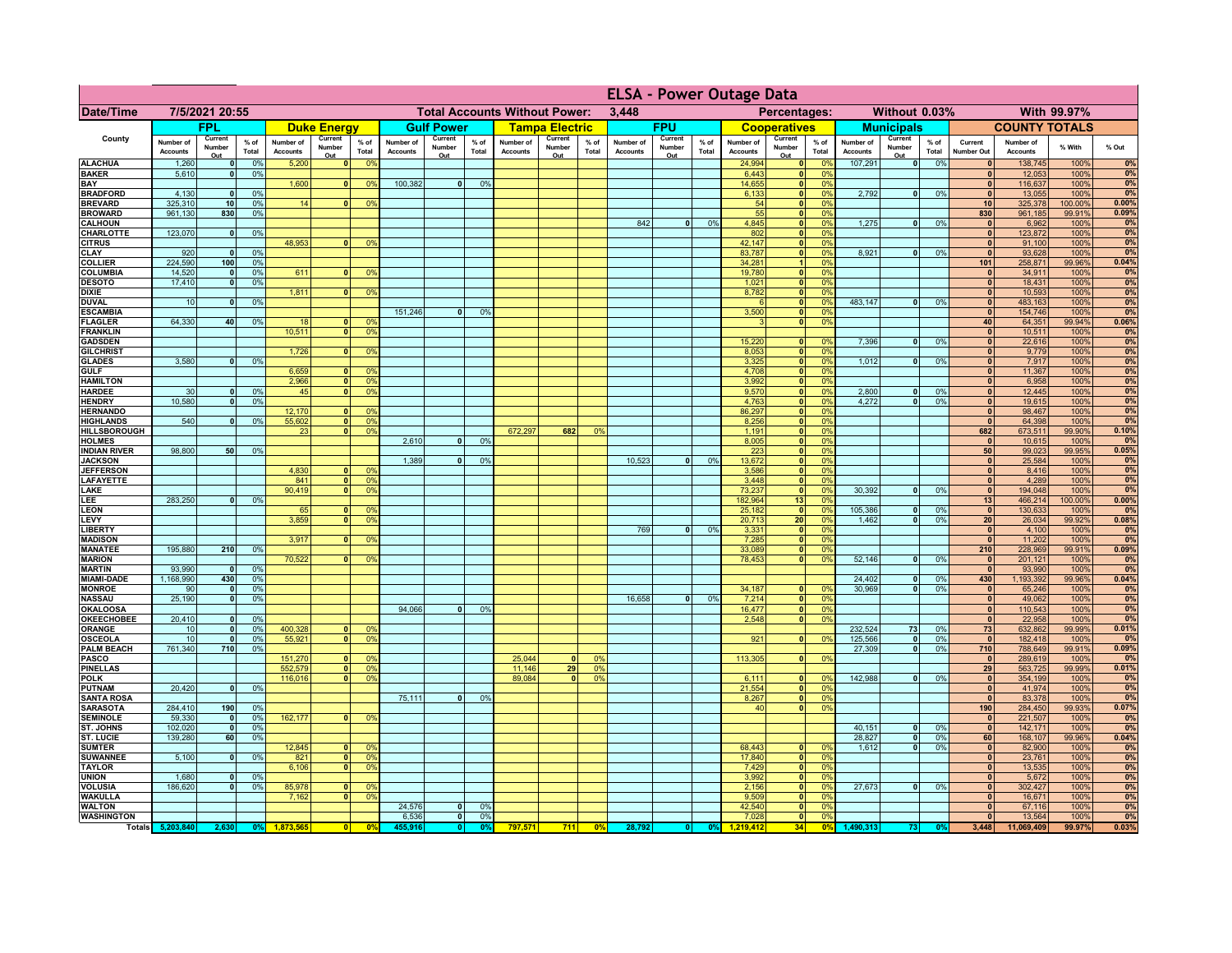## 7/5/2021 8:56 PM ELSA

| <b>Power Provider</b>                              | <b>County</b>       | <b>Number of Customers</b> | <b>Current Number Out</b> | <b>Outage Percentage</b> | <b>Estimated Restore Time</b> |
|----------------------------------------------------|---------------------|----------------------------|---------------------------|--------------------------|-------------------------------|
| Florida Power and Light Company                    | <b>BROWARD</b>      | 961,130                    | 830                       | 0.09%                    | <b>TBD</b>                    |
| Florida Power and Light Company                    | PALM BEACH          | 761,340                    | 710                       | 0.09%                    | TBD                           |
| Tampa Electric Company                             | HILLSBOROUGH        | 672,297                    | 682                       | 0.10%                    | $24$                          |
| Florida Power and Light Company                    | MIAMI-DADE          | 1,168,990                  | 430                       | 0.04%                    | TBD                           |
| Florida Power and Light Company                    | <b>MANATEE</b>      | 195,880                    | 210                       | 0.11%                    | <b>TBD</b>                    |
| Florida Power and Light Company                    | SARASOTA            | 284,410                    | 190                       | 0.07%                    | <b>TBD</b>                    |
| Florida Power and Light Company                    | <b>COLLIER</b>      | 224,590                    | 100                       | 0.04%                    | <b>TBD</b>                    |
| Orlando (Orlando Utilities Commission - OUC)       | ORANGE              | 217,457                    | 73                        | 0.03%                    | <b>TBD</b>                    |
| Florida Power and Light Company                    | ST. LUCIE           | 139,280                    | 60                        | 0.04%                    | <b>TBD</b>                    |
| Florida Power and Light Company                    | <b>INDIAN RIVER</b> | 98,800                     | 50                        | 0.05%                    | <b>TBD</b>                    |
| Florida Power and Light Company                    | <b>FLAGLER</b>      | 64,330                     | 40                        | 0.06%                    | <b>TBD</b>                    |
| Tampa Electric Company                             | PINELLAS            | 11,146                     | 29                        | 0.26%                    | $24$                          |
| Central Florida Electric Cooperative               | LEVY                | 18,371                     | 20                        | 0.11%                    | <b>TBD</b>                    |
|                                                    |                     |                            |                           |                          |                               |
| Lee County Electric Cooperative                    | LEE                 | 182,964                    | 13                        | 0.01%                    | TBD                           |
| Florida Power and Light Company                    | <b>BREVARD</b>      | 325,310                    | 10                        | 0.00%                    | <b>TBD</b>                    |
| Lee County Electric Cooperative                    | COLLIER             | 34,281                     | $\mathbf{1}$              | 0.00%                    | TBD                           |
| Central Florida Electric Cooperative               | <b>ALACHUA</b>      | 935                        | $\mathbf 0$               | 0.00%                    | <b>TBD</b>                    |
| City of Alachua                                    | <b>ALACHUA</b>      | 4,506                      | 0                         | 0.00%                    | <b>TBD</b>                    |
| City of Newberry                                   | <b>ALACHUA</b>      | 2,185                      | $\mathbf 0$               | 0.00%                    | <b>TBD</b>                    |
| Clay Electric Cooperative                          | <b>ALACHUA</b>      | 24,059                     | 0                         | 0.00%                    | TBD                           |
| <b>Duke Energy</b>                                 | <b>ALACHUA</b>      | 5,200                      | $\mathbf 0$               | 0.00%                    | <b>TBD</b>                    |
| Florida Power and Light Company                    | <b>ALACHUA</b>      | 1,260                      | 0                         | 0.00%                    | TBD                           |
| Gainesville (Gainesville Regional Utilities - GRU) | <b>ALACHUA</b>      | 100,600                    | $\mathbf 0$               | 0.00%                    | <b>TBD</b>                    |
| Clay Electric Cooperative                          | <b>BAKER</b>        | 2,765                      | 0                         | 0.00%                    | <b>TBD</b>                    |
| Florida Power and Light Company                    | <b>BAKER</b>        | 5,610                      | $\mathbf{0}$              | 0.00%                    | <b>TBD</b>                    |
| Okefenoke Rural Electric Membership Corporation    | <b>BAKER</b>        | 3,678                      | 0                         | 0.00%                    | TBD                           |
| <b>Duke Energy</b>                                 | BAY                 | 1,600                      | $\pmb{0}$                 | 0.00%                    | <b>TBD</b>                    |
| Gulf Coast Electric Cooperative, Inc.              | BAY                 | 14,655                     | 0                         | 0.00%                    | TBD                           |
| <b>Gulf Power Company</b>                          | BAY                 | 100,382                    | $\mathbf 0$               | 0.00%                    | Restored                      |
| City of Starke                                     | <b>BRADFORD</b>     | 2,792                      | 0                         | 0.00%                    | <b>TBD</b>                    |
| Clay Electric Cooperative                          | <b>BRADFORD</b>     | 6,133                      | $\mathbf 0$               | 0.00%                    | <b>TBD</b>                    |
| Florida Power and Light Company                    | <b>BRADFORD</b>     | 4,130                      | 0                         | 0.00%                    | <b>TBD</b>                    |
| <b>Duke Energy</b>                                 | <b>BREVARD</b>      | 14                         | $\pmb{0}$                 | 0.00%                    | <b>TBD</b>                    |
| Peace River Electric Cooperative, Inc.             | <b>BREVARD</b>      | 54                         | 0                         | 0.00%                    | <b>TBD</b>                    |
| Lee County Electric Cooperative                    | <b>BROWARD</b>      | 55                         | $\mathbf 0$               | 0.00%                    | <b>TBD</b>                    |
| City of Blountstown                                | CALHOUN             | 1,275                      | $\mathbf 0$               | 0.00%                    | <b>TBD</b>                    |
| Florida Public Utilities Corporation               | CALHOUN             | 842                        | $\mathbf 0$               | 0.00%                    | Restored                      |
|                                                    |                     | 2,013                      | 0                         | 0.00%                    | TBD                           |
| Gulf Coast Electric Cooperative, Inc.              | CALHOUN             |                            |                           |                          |                               |
| West Florida Electric Cooperative, Inc.            | CALHOUN             | 2,832                      | $\mathbf 0$               | 0.00%                    | <b>TBD</b>                    |
| Florida Power and Light Company                    | CHARLOTTE           | 123,070                    | 0                         | 0.00%                    | <b>TBD</b>                    |
| Lee County Electric Cooperative                    | CHARLOTTE           | 802                        | $\mathbf 0$               | 0.00%                    | <b>TBD</b>                    |
| Duke Energy                                        | <b>CITRUS</b>       | 48,953                     | 0                         | 0.00%                    | <b>TBD</b>                    |
| Sumter Electric Cooperative, Inc.                  | <b>CITRUS</b>       | 15,647                     | $\mathbf 0$               | 0.00%                    | <b>TBD</b>                    |
| Withlacoochee River Electric Cooperative, Inc.     | <b>CITRUS</b>       | 26,500                     | 0                         | 0.00%                    | TBD                           |
| Clay Electric Cooperative                          | <b>CLAY</b>         | 83,787                     | $\mathbf 0$               | 0.00%                    | <b>TBD</b>                    |
| Florida Power and Light Company                    | <b>CLAY</b>         | 920                        | 0                         | 0.00%                    | <b>TBD</b>                    |
| <b>Green Cove Springs Electric</b>                 | <b>CLAY</b>         | 4,041                      | $\pmb{0}$                 | 0.00%                    | <b>TBD</b>                    |
| Jacksonville (JEA)                                 | <b>CLAY</b>         | 4,880                      | 0                         | 0.00%                    | TBD                           |
| Clay Electric Cooperative                          | <b>COLUMBIA</b>     | 17,751                     | $\mathbf 0$               | 0.00%                    | <b>TBD</b>                    |
| Duke Energy                                        | COLUMBIA            | 611                        | 0                         | 0.00%                    | TBD                           |
| Florida Power and Light Company                    | <b>COLUMBIA</b>     | 14,520                     | $\mathbf 0$               | 0.00%                    | <b>TBD</b>                    |
| Suwannee Valley Electric Cooperative, Inc.         | COLUMBIA            | 2,029                      | $\pmb{0}$                 | 0.00%                    | TBD                           |
| Florida Power and Light Company                    | <b>DESOTO</b>       | 17,410                     | $\pmb{0}$                 | 0.00%                    | <b>TBD</b>                    |
| Peace River Electric Cooperative, Inc.             | <b>DESOTO</b>       | 1,021                      | $\pmb{0}$                 | 0.00%                    | TBD                           |
| Central Florida Electric Cooperative               | <b>DIXIE</b>        | 8,143                      | $\mathbf 0$               | 0.00%                    | <b>TBD</b>                    |
| Duke Energy                                        | <b>DIXIE</b>        | 1,811                      | 0                         | 0.00%                    | TBD                           |
| <b>Tri-County Electric Cooperative</b>             | <b>DIXIE</b>        | 639                        | $\mathbf 0$               | 0.00%                    | <b>TBD</b>                    |
| Clay Electric Cooperative                          | <b>DUVAL</b>        | 6                          | 0                         | 0.00%                    | TBD                           |
| Florida Power and Light Company                    | <b>DUVAL</b>        | 10                         | $\mathbf 0$               | 0.00%                    | <b>TBD</b>                    |
| Jacksonville (JEA)                                 | <b>DUVAL</b>        | 464,250                    | 0                         | 0.00%                    | TBD                           |
| Jacksonville Beach (Beaches Energy Services)       | <b>DUVAL</b>        | 18,897                     | $\mathbf 0$               | 0.00%                    | <b>TBD</b>                    |
| Escambia River Electric Cooperative, Inc.          | <b>ESCAMBIA</b>     | 3,500                      | 0                         | 0.00%                    | TBD                           |
| <b>Gulf Power Company</b>                          | <b>ESCAMBIA</b>     | 151,246                    | $\mathbf 0$               | 0.00%                    | Restored                      |
| Clay Electric Cooperative                          | <b>FLAGLER</b>      | 3                          | 0                         | 0.00%                    | TBD                           |
|                                                    |                     |                            | $\mathbf 0$               |                          | <b>TBD</b>                    |
| <b>Duke Energy</b>                                 | <b>FLAGLER</b>      | 18                         |                           | 0.00%                    |                               |
| Duke Energy                                        | <b>FRANKLIN</b>     | 10,511                     | $\pmb{0}$                 | 0.00%                    | TBD                           |
| Chattahoochee Electric                             | <b>GADSDEN</b>      | 1,173                      | $\mathbf 0$               | 0.00%                    | TBD                           |
| City of Havana                                     | GADSDEN             | 1,455                      | 0                         | 0.00%                    | TBD                           |
| City of Quincy                                     | GADSDEN             | 4,768                      | $\mathbf 0$               | 0.00%                    | <b>TBD</b>                    |
| Talquin Electric Cooperative, Inc.                 | GADSDEN             | 15,220                     | 0                         | 0.00%                    | TBD                           |
| Central Florida Electric Cooperative               | <b>GILCHRIST</b>    | 8,048                      | $\mathbf 0$               | 0.00%                    | <b>TBD</b>                    |
| Clay Electric Cooperative                          | <b>GILCHRIST</b>    | 5                          | 0                         | 0.00%                    | TBD                           |
| <b>Duke Energy</b>                                 | <b>GILCHRIST</b>    | 1,726                      | $\pmb{0}$                 | 0.00%                    | <b>TBD</b>                    |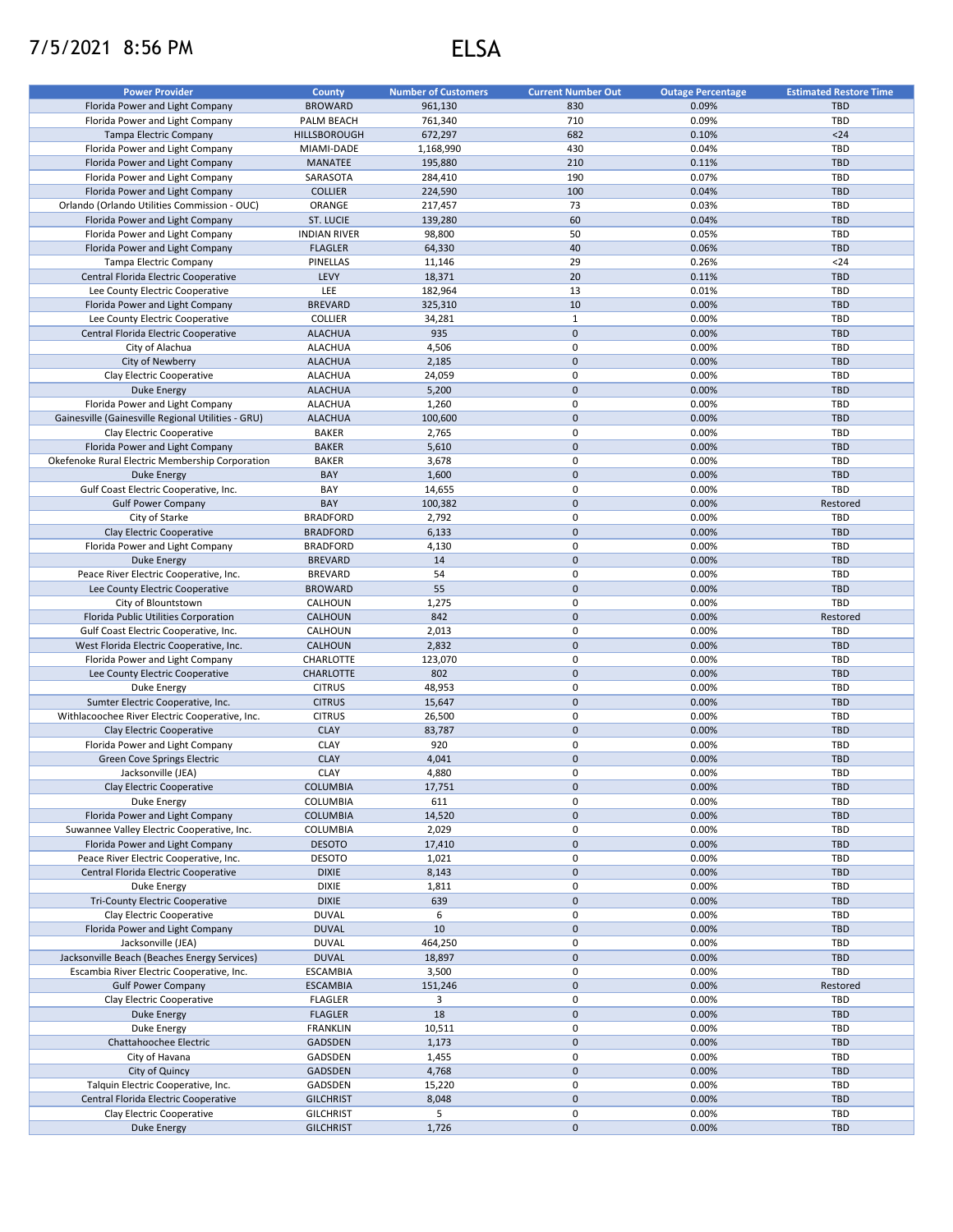## 7/5/2021 8:56 PM ELSA

| City of Moore Haven                             | <b>GLADES</b>       | 1,012        | 0                   | 0.00% | TBD        |
|-------------------------------------------------|---------------------|--------------|---------------------|-------|------------|
| Florida Power and Light Company                 | <b>GLADES</b>       | 3,580        | $\mathbf 0$         | 0.00% | <b>TBD</b> |
| Glades Electric Cooperative, Inc.               | <b>GLADES</b>       | 3,325        | 0                   | 0.00% | TBD        |
|                                                 |                     |              |                     |       |            |
| <b>Duke Energy</b>                              | <b>GULF</b>         | 6,659        | $\mathbf 0$         | 0.00% | <b>TBD</b> |
| Gulf Coast Electric Cooperative, Inc.           | <b>GULF</b>         | 4,708        | 0                   | 0.00% | TBD        |
| <b>Duke Energy</b>                              | <b>HAMILTON</b>     | 2,966        | $\pmb{0}$           | 0.00% | <b>TBD</b> |
| City of Wauchula                                | HARDEE              | 2,800        | 0                   | 0.00% | <b>TBD</b> |
|                                                 |                     |              |                     |       |            |
| <b>Duke Energy</b>                              | HARDEE              | 45           | $\pmb{0}$           | 0.00% | <b>TBD</b> |
| Florida Power and Light Company                 | HARDEE              | 30           | $\mathbf 0$         | 0.00% | TBD        |
| Glades Electric Cooperative, Inc.               | HARDEE              | $\mathbf{0}$ | $\mathbf{0}$        |       | <b>TBD</b> |
| Peace River Electric Cooperative, Inc.          | HARDEE              |              | 0                   |       | TBD        |
|                                                 |                     | 9,570        |                     | 0.00% |            |
| City of Clewiston                               | <b>HENDRY</b>       | 4,272        | $\pmb{0}$           | 0.00% | <b>TBD</b> |
| Florida Power and Light Company                 | <b>HENDRY</b>       | 10,580       | $\mathbf 0$         | 0.00% | TBD        |
| Glades Electric Cooperative, Inc.               | <b>HENDRY</b>       | 4,009        | $\pmb{0}$           | 0.00% | TBD        |
|                                                 |                     |              |                     |       |            |
| Lee County Electric Cooperative                 | <b>HENDRY</b>       | 754          | 0                   | 0.00% | TBD        |
| <b>Duke Energy</b>                              | <b>HERNANDO</b>     | 12,170       | $\pmb{0}$           | 0.00% | <b>TBD</b> |
| Sumter Electric Cooperative, Inc.               | <b>HERNANDO</b>     | 191          | 0                   | 0.00% | TBD        |
| Withlacoochee River Electric Cooperative, Inc.  | <b>HERNANDO</b>     | 86,106       | $\pmb{0}$           | 0.00% | <b>TBD</b> |
|                                                 |                     |              |                     |       |            |
| Duke Energy                                     | <b>HIGHLANDS</b>    | 55,602       | $\mathbf 0$         | 0.00% | TBD        |
| Florida Power and Light Company                 | <b>HIGHLANDS</b>    | 540          | $\pmb{0}$           | 0.00% | <b>TBD</b> |
| Glades Electric Cooperative, Inc.               | <b>HIGHLANDS</b>    | 7,945        | 0                   | 0.00% | TBD        |
|                                                 |                     |              |                     |       |            |
| Peace River Electric Cooperative, Inc.          | <b>HIGHLANDS</b>    | 311          | $\pmb{0}$           | 0.00% | <b>TBD</b> |
| Duke Energy                                     | HILLSBOROUGH        | 23           | 0                   | 0.00% | TBD        |
| Peace River Electric Cooperative, Inc.          | HILLSBOROUGH        | 1,191        | $\pmb{0}$           | 0.00% | <b>TBD</b> |
|                                                 |                     |              |                     |       |            |
| Choctawhatchee Electric Cooperative             | <b>HOLMES</b>       | 321          | 0                   | 0.00% | TBD        |
| <b>Gulf Power Company</b>                       | <b>HOLMES</b>       | 2,610        | $\mathbf 0$         | 0.00% | Restored   |
| West Florida Electric Cooperative, Inc.         | <b>HOLMES</b>       | 7,684        | 0                   | 0.00% | <b>TBD</b> |
|                                                 |                     | $\mathbf 0$  | $\mathbf 0$         |       | <b>TBD</b> |
| City of Vero Beach                              | <b>INDIAN RIVER</b> |              |                     |       |            |
| Peace River Electric Cooperative, Inc.          | <b>INDIAN RIVER</b> | 223          | 0                   | 0.00% | TBD        |
| Florida Public Utilities Corporation            | <b>JACKSON</b>      | 10,523       | $\mathbf 0$         | 0.00% | Restored   |
| Gulf Coast Electric Cooperative, Inc.           | <b>JACKSON</b>      | 51           | $\pmb{0}$           | 0.00% | TBD        |
|                                                 |                     |              |                     |       |            |
| <b>Gulf Power Company</b>                       | <b>JACKSON</b>      | 1,389        | $\pmb{0}$           | 0.00% | Restored   |
| West Florida Electric Cooperative, Inc.         | <b>JACKSON</b>      | 13,621       | $\pmb{0}$           | 0.00% | <b>TBD</b> |
| <b>Duke Energy</b>                              | <b>JEFFERSON</b>    | 4,830        | $\pmb{0}$           | 0.00% | <b>TBD</b> |
|                                                 |                     |              | $\pmb{0}$           | 0.00% | TBD        |
| <b>Tri-County Electric Cooperative</b>          | <b>JEFFERSON</b>    | 3,586        |                     |       |            |
| Central Florida Electric Cooperative            | LAFAYETTE           | 10           | $\pmb{0}$           | 0.00% | <b>TBD</b> |
| Duke Energy                                     | LAFAYETTE           | 841          | $\pmb{0}$           | 0.00% | TBD        |
| Suwannee Valley Electric Cooperative, Inc.      | LAFAYETTE           | 3,391        | $\pmb{0}$           | 0.00% | <b>TBD</b> |
|                                                 |                     |              | $\mathbf 0$         |       |            |
| Tri-County Electric Cooperative                 | LAFAYETTE           | 47           |                     | 0.00% | TBD        |
| City of Leesburg                                | LAKE                | 24,500       | $\pmb{0}$           | 0.00% | <b>TBD</b> |
| City of Mount Dora                              | LAKE                | 5,892        | 0                   | 0.00% | TBD        |
| Clay Electric Cooperative                       | LAKE                | 2,284        | $\mathbf{0}$        | 0.00% | <b>TBD</b> |
|                                                 |                     |              |                     |       |            |
| Duke Energy                                     | LAKE                | 90,419       | 0                   | 0.00% | TBD        |
| Sumter Electric Cooperative, Inc.               | LAKE                | 70,953       | $\pmb{0}$           | 0.00% | <b>TBD</b> |
| Florida Power and Light Company                 | LEE                 | 283,250      | 0                   | 0.00% | TBD        |
|                                                 |                     |              |                     |       |            |
| City of Tallahassee                             | <b>LEON</b>         | 105,386      | $\pmb{0}$           | 0.00% | <b>TBD</b> |
| Duke Energy                                     | LEON                | 65           | 0                   | 0.00% | <b>TBD</b> |
| Talquin Electric Cooperative, Inc.              | <b>LEON</b>         | 25,182       | $\pmb{0}$           | 0.00% | <b>TBD</b> |
| City of Williston                               | LEVY                |              | $\mathbf 0$         |       |            |
|                                                 |                     | 1,462        |                     | 0.00% | TBD        |
| Clay Electric Cooperative                       | LEVY                | 671          | $\pmb{0}$           | 0.00% | <b>TBD</b> |
| Duke Energy                                     | LEVY                | 3,859        | 0                   | 0.00% | TBD        |
| Sumter Electric Cooperative, Inc.               | LEVY                | 1,671        | $\mathbf 0$         | 0.00% | TBD        |
|                                                 |                     |              |                     |       |            |
| Florida Public Utilities Corporation            | <b>LIBERTY</b>      | 769          | 0                   | 0.00% | Restored   |
| Talquin Electric Cooperative, Inc.              | <b>LIBERTY</b>      | 3,331        | $\mathbf 0$         | 0.00% | <b>TBD</b> |
| Duke Energy                                     | <b>MADISON</b>      | 3,917        | 0                   | 0.00% | TBD        |
| <b>Tri-County Electric Cooperative</b>          | <b>MADISON</b>      | 7,285        | $\pmb{0}$           | 0.00% | <b>TBD</b> |
|                                                 |                     |              |                     |       |            |
| Central Florida Electric Cooperative            | <b>MARION</b>       | 9            | 0                   | 0.00% | TBD        |
| Clay Electric Cooperative                       | <b>MARION</b>       | 16,459       | $\pmb{0}$           | 0.00% | <b>TBD</b> |
| Duke Energy                                     | <b>MARION</b>       | 70,522       | $\pmb{0}$           | 0.00% | <b>TBD</b> |
|                                                 |                     |              | $\pmb{0}$           |       | <b>TBD</b> |
| Ocala (Ocala Electric Utility)                  | <b>MARION</b>       | 52,146       |                     | 0.00% |            |
| Sumter Electric Cooperative, Inc.               | <b>MARION</b>       | 61,985       | 0                   | 0.00% | TBD        |
| Florida Power and Light Company                 | <b>MARTIN</b>       | 93,990       | $\pmb{0}$           | 0.00% | <b>TBD</b> |
| Homestead                                       | MIAMI-DADE          | 24,402       | 0                   | 0.00% | TBD        |
|                                                 |                     |              |                     |       |            |
| Florida Keys Electric Cooperative               | <b>MONROE</b>       | 34,187       | $\pmb{0}$           | 0.00% | TBD        |
| Florida Power and Light Company                 | <b>MONROE</b>       | 90           | 0                   | 0.00% | TBD        |
| <b>Keys Energy Services</b>                     | <b>MONROE</b>       | 30,969       | $\pmb{0}$           | 0.00% | <b>TBD</b> |
|                                                 |                     |              | 0                   |       | TBD        |
| Florida Power and Light Company                 | NASSAU              | 25,190       |                     | 0.00% |            |
| Florida Public Utilities Corporation            | NASSAU              | 16,658       | $\pmb{0}$           | 0.00% | Restored   |
| Okefenoke Rural Electric Membership Corporation | NASSAU              | 7,214        | 0                   | 0.00% | <b>TBD</b> |
| Choctawhatchee Electric Cooperative             | <b>OKALOOSA</b>     | 16,477       | $\pmb{0}$           | 0.00% | TBD        |
|                                                 |                     |              |                     |       |            |
| <b>Gulf Power Company</b>                       | <b>OKALOOSA</b>     | 94,066       | 0                   | 0.00% | Restored   |
| Florida Power and Light Company                 | OKEECHOBEE          | 20,410       | $\pmb{0}$           | 0.00% | <b>TBD</b> |
| Glades Electric Cooperative, Inc.               | OKEECHOBEE          | 2,548        | 0                   | 0.00% | <b>TBD</b> |
|                                                 | ORANGE              | 14,947       | $\mathsf{O}\xspace$ | 0.00% | <b>TBD</b> |
| City of Winter Park                             |                     |              |                     |       |            |